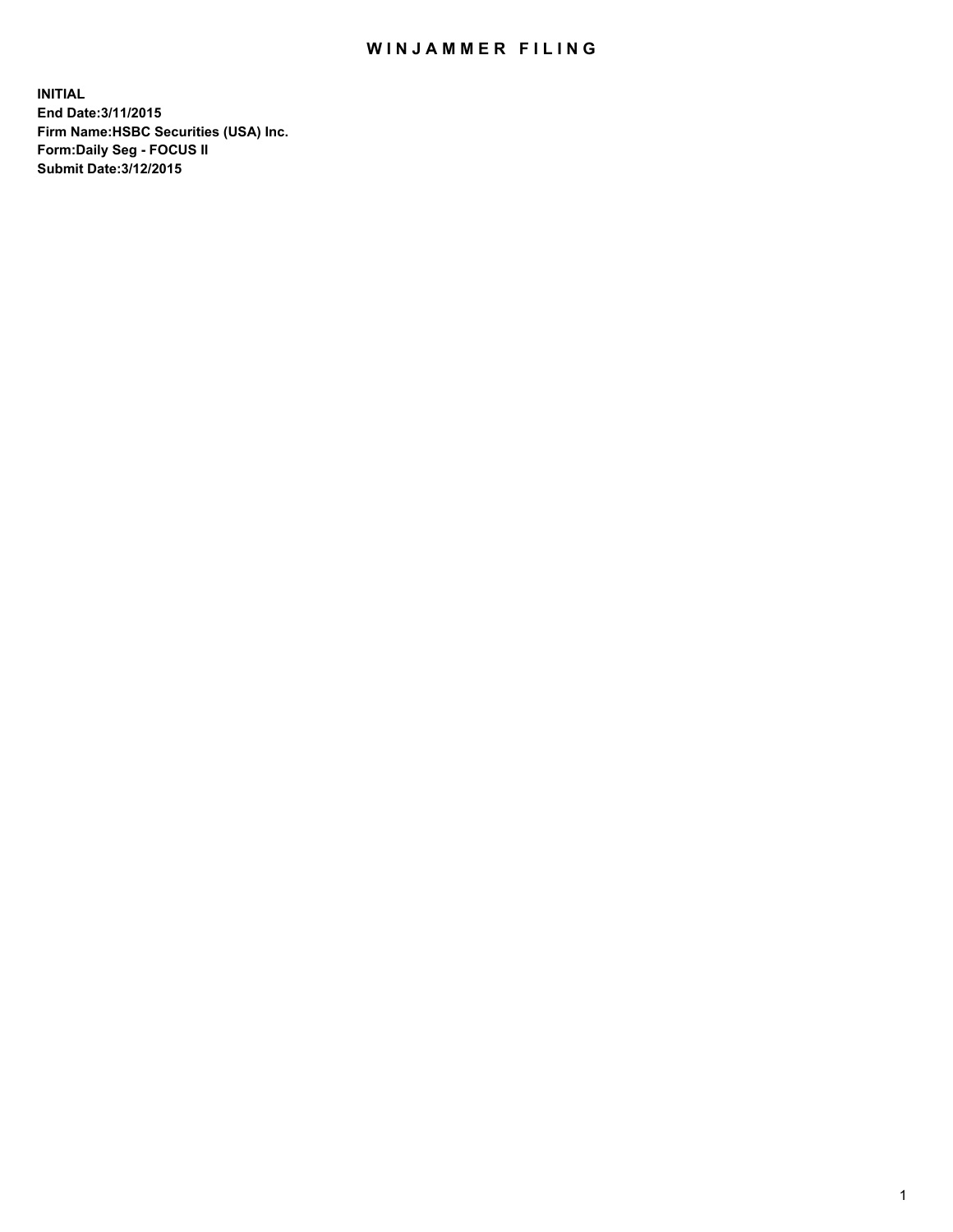## **INITIAL End Date:3/11/2015 Firm Name:HSBC Securities (USA) Inc. Form:Daily Seg - FOCUS II Submit Date:3/12/2015 Daily Segregation - Cover Page**

| Name of Company<br><b>Contact Name</b><br><b>Contact Phone Number</b><br><b>Contact Email Address</b>                                                                                                                                                                                                                          | <b>HSBC Securities (USA) Inc.</b><br><b>Steven Richardson</b><br>212-525-6445<br>steven.richardson@us.hsbc.com |
|--------------------------------------------------------------------------------------------------------------------------------------------------------------------------------------------------------------------------------------------------------------------------------------------------------------------------------|----------------------------------------------------------------------------------------------------------------|
| FCM's Customer Segregated Funds Residual Interest Target (choose one):<br>a. Minimum dollar amount: ; or<br>b. Minimum percentage of customer segregated funds required:%; or<br>c. Dollar amount range between: and; or<br>d. Percentage range of customer segregated funds required between: % and %.                        | 50,000,000<br>0 <sub>0</sub><br>0 <sub>0</sub>                                                                 |
| FCM's Customer Secured Amount Funds Residual Interest Target (choose one):<br>a. Minimum dollar amount: ; or<br>b. Minimum percentage of customer secured funds required:%; or<br>c. Dollar amount range between: and; or<br>d. Percentage range of customer secured funds required between:% and%.                            | 10,000,000<br><u>0</u><br>0 <sub>0</sub><br>0 <sub>0</sub>                                                     |
| FCM's Cleared Swaps Customer Collateral Residual Interest Target (choose one):<br>a. Minimum dollar amount: ; or<br>b. Minimum percentage of cleared swaps customer collateral required:% ; or<br>c. Dollar amount range between: and; or<br>d. Percentage range of cleared swaps customer collateral required between:% and%. | 30,000,000<br>00<br><u>00</u>                                                                                  |

Attach supporting documents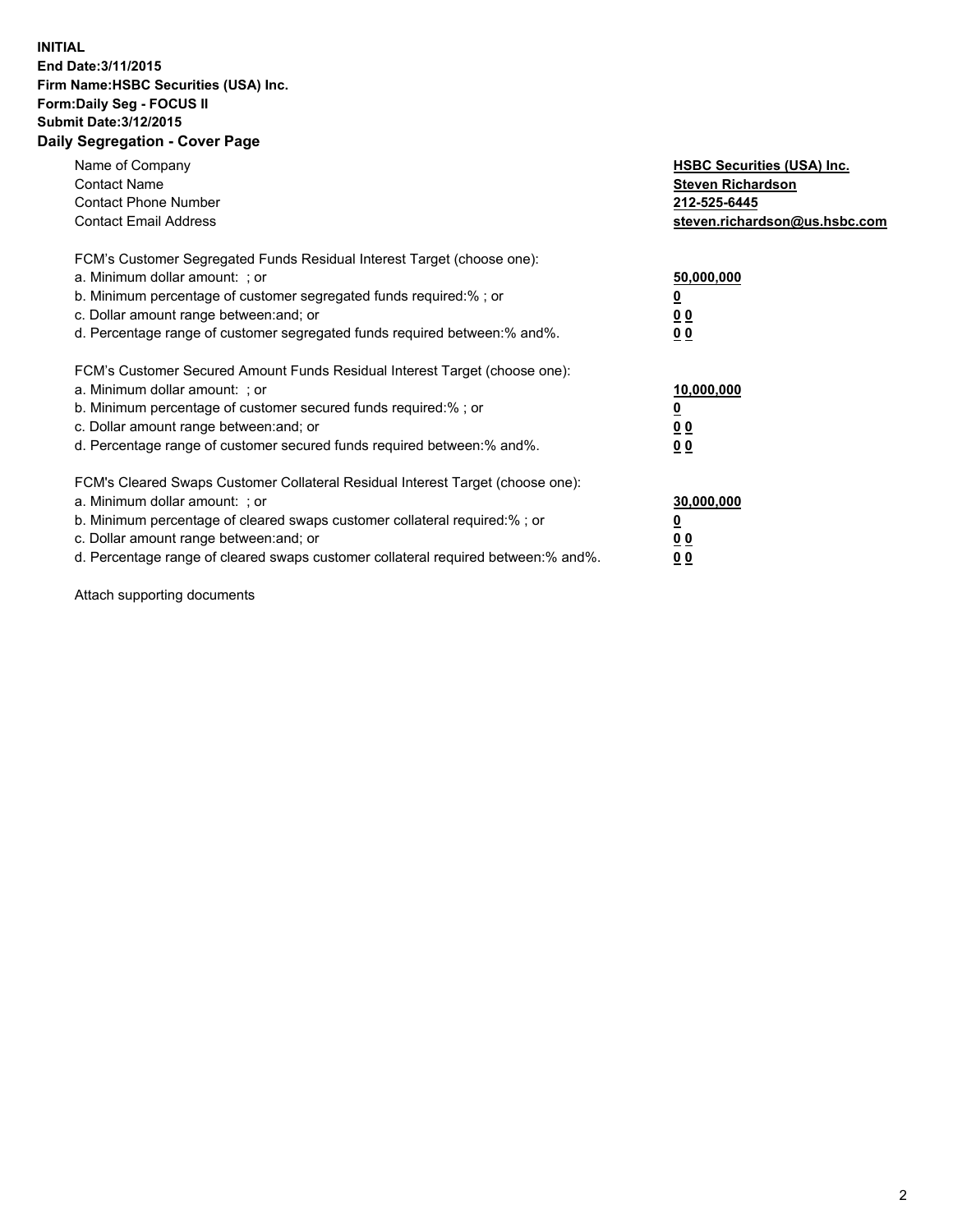**INITIAL End Date:3/11/2015 Firm Name:HSBC Securities (USA) Inc. Form:Daily Seg - FOCUS II Submit Date:3/12/2015 Daily Segregation - Secured Amounts**

Foreign Futures and Foreign Options Secured Amounts Amount required to be set aside pursuant to law, rule or regulation of a foreign government or a rule of a self-regulatory organization authorized thereunder **0** [7305] 1. Net ledger balance - Foreign Futures and Foreign Option Trading - All Customers A. Cash **81,552,475** [7315] B. Securities (at market) **30,354,509** [7317] 2. Net unrealized profit (loss) in open futures contracts traded on a foreign board of trade **41,016,231** [7325] 3. Exchange traded options a. Market value of open option contracts purchased on a foreign board of trade **0** [7335] b. Market value of open contracts granted (sold) on a foreign board of trade **0** [7337] 4. Net equity (deficit) (add lines 1. 2. and 3.) **152,923,215** [7345] 5. Account liquidating to a deficit and account with a debit balances - gross amount **709,072** [7351] Less: amount offset by customer owned securities **-708,612** [7352] **460** [7354] 6. Amount required to be set aside as the secured amount - Net Liquidating Equity Method (add lines 4 and 5) **152,923,675** [7355] 7. Greater of amount required to be set aside pursuant to foreign jurisdiction (above) or line 6. **152,923,675** [7360] FUNDS DEPOSITED IN SEPARATE REGULATION 30.7 ACCOUNTS 1. Cash in banks A. Banks located in the United States **40,926,004** [7500] B. Other banks qualified under Regulation 30.7 **0** [7520] **40,926,004** [7530] 2. Securities A. In safekeeping with banks located in the United States **75,354,509** [7540] B. In safekeeping with other banks qualified under Regulation 30.7 **0** [7560] **75,354,509** [7570] 3. Equities with registered futures commission merchants A. Cash **0** [7580] B. Securities **0** [7590] C. Unrealized gain (loss) on open futures contracts **0** [7600] D. Value of long option contracts **0** [7610] E. Value of short option contracts **0** [7615] **0** [7620] 4. Amounts held by clearing organizations of foreign boards of trade A. Cash **0** [7640] B. Securities **0** [7650] C. Amount due to (from) clearing organization - daily variation **0** [7660] D. Value of long option contracts **0** [7670] E. Value of short option contracts **0** [7675] **0** [7680] 5. Amounts held by members of foreign boards of trade A. Cash **44,768,976** [7700] B. Securities **0** [7710] C. Unrealized gain (loss) on open futures contracts **41,016,231** [7720] D. Value of long option contracts **0** [7730] E. Value of short option contracts **0** [7735] **85,785,207** [7740] 6. Amounts with other depositories designated by a foreign board of trade **0** [7760] 7. Segregated funds on hand **0** [7765] 8. Total funds in separate section 30.7 accounts **202,065,720** [7770] 9. Excess (deficiency) Set Aside for Secured Amount (subtract line 7 Secured Statement Page 1 from Line 8) **49,142,045** [7380] 10. Management Target Amount for Excess funds in separate section 30.7 accounts **35,986,588** [7780] 11. Excess (deficiency) funds in separate 30.7 accounts over (under) Management Target **13,155,457** [7785]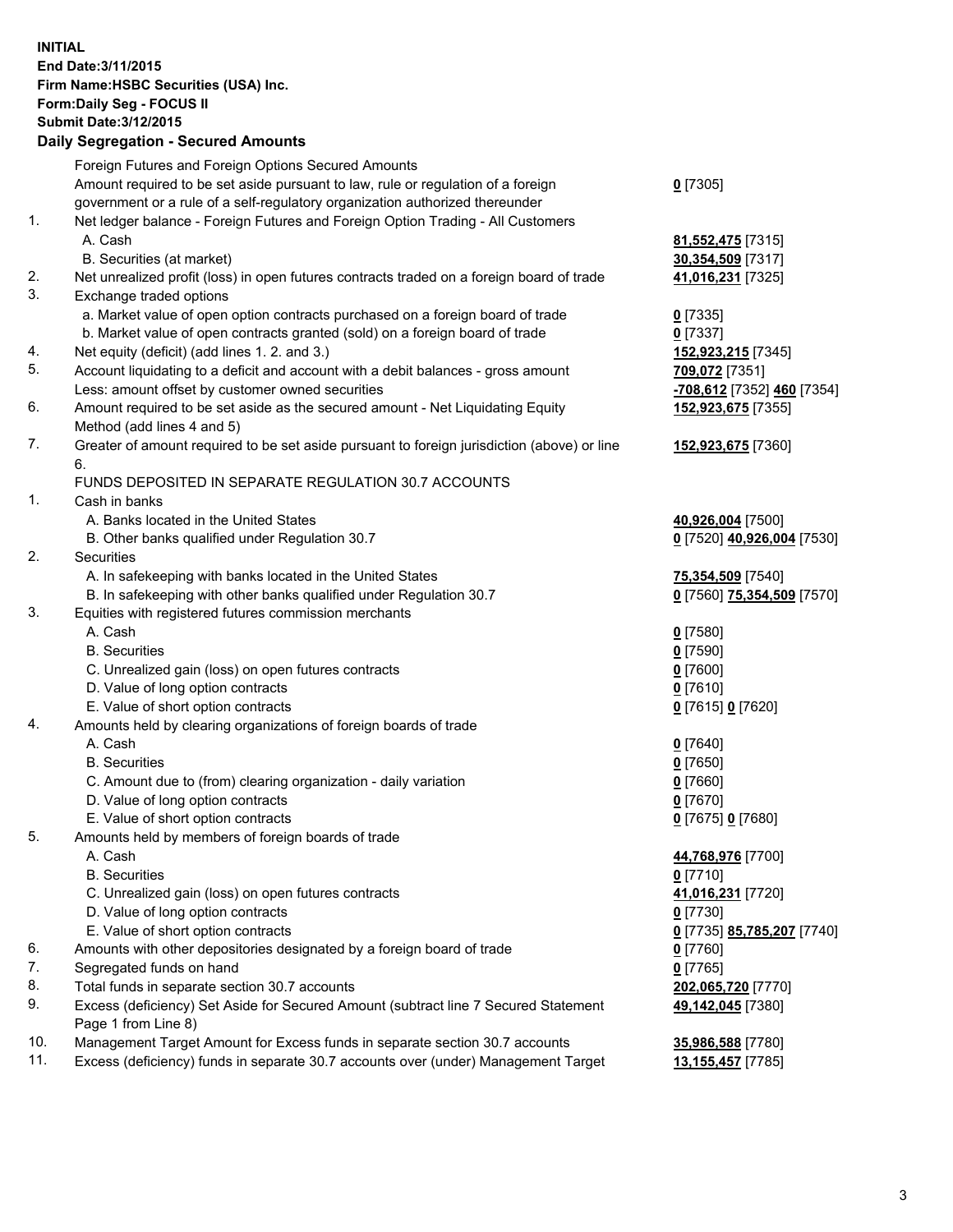| <b>INITIAL</b> | End Date: 3/11/2015<br>Firm Name: HSBC Securities (USA) Inc.<br>Form: Daily Seg - FOCUS II<br><b>Submit Date: 3/12/2015</b><br>Daily Segregation - Segregation Statement |                            |
|----------------|--------------------------------------------------------------------------------------------------------------------------------------------------------------------------|----------------------------|
|                |                                                                                                                                                                          |                            |
|                | SEGREGATION REQUIREMENTS(Section 4d(2) of the CEAct)                                                                                                                     |                            |
| 1.             | Net ledger balance                                                                                                                                                       |                            |
|                | A. Cash                                                                                                                                                                  | 252,245,114 [7010]         |
|                | B. Securities (at market)                                                                                                                                                | 636,334,650 [7020]         |
| 2.<br>3.       | Net unrealized profit (loss) in open futures contracts traded on a contract market<br>Exchange traded options                                                            | 79,208,056 [7030]          |
|                | A. Add market value of open option contracts purchased on a contract market                                                                                              | 113,437,396 [7032]         |
|                | B. Deduct market value of open option contracts granted (sold) on a contract market                                                                                      | -8,692,919 [7033]          |
| 4.             | Net equity (deficit) (add lines 1, 2 and 3)                                                                                                                              | 1,072,532,297 [7040]       |
| 5.             | Accounts liquidating to a deficit and accounts with                                                                                                                      |                            |
|                | debit balances - gross amount                                                                                                                                            | 1,009,828 [7045]           |
|                | Less: amount offset by customer securities                                                                                                                               | -1,009,827 [7047] 1 [7050] |
| 6.             | Amount required to be segregated (add lines 4 and 5)                                                                                                                     | 1,072,532,298 [7060]       |
|                | FUNDS IN SEGREGATED ACCOUNTS                                                                                                                                             |                            |
| 7.             | Deposited in segregated funds bank accounts                                                                                                                              |                            |
|                | A. Cash                                                                                                                                                                  | 170,811,595 [7070]         |
|                | B. Securities representing investments of customers' funds (at market)                                                                                                   | $0$ [7080]                 |
|                | C. Securities held for particular customers or option customers in lieu of cash (at<br>market)                                                                           | 76,596,155 [7090]          |
| 8.             | Margins on deposit with derivatives clearing organizations of contract markets                                                                                           |                            |
|                | A. Cash                                                                                                                                                                  | 243,196,358 [7100]         |
|                | B. Securities representing investments of customers' funds (at market)                                                                                                   | 10,232,194 [7110]          |
|                | C. Securities held for particular customers or option customers in lieu of cash (at                                                                                      | 559,738,494 [7120]         |
|                | market)                                                                                                                                                                  |                            |
| 9.             | Net settlement from (to) derivatives clearing organizations of contract markets                                                                                          | -14,441,047 [7130]         |
| 10.            | Exchange traded options                                                                                                                                                  |                            |
|                | A. Value of open long option contracts                                                                                                                                   | 113,437,396 [7132]         |
|                | B. Value of open short option contracts                                                                                                                                  | -8,692,919 [7133]          |
| 11.            | Net equities with other FCMs                                                                                                                                             |                            |
|                | A. Net liquidating equity                                                                                                                                                | 26,302,669 [7140]          |
|                | B. Securities representing investments of customers' funds (at market)                                                                                                   | 0 <sup>[7160]</sup>        |
|                | C. Securities held for particular customers or option customers in lieu of cash (at                                                                                      | $0$ [7170]                 |
|                | market)                                                                                                                                                                  |                            |
| 12.            | Segregated funds on hand                                                                                                                                                 | $0$ [7150]                 |
| 13.            | Total amount in segregation (add lines 7 through 12)                                                                                                                     | 1,177,180,895 [7180]       |
| 14.            | Excess (deficiency) funds in segregation (subtract line 6 from line 13)                                                                                                  | 104,648,597 [7190]         |
| 15.            | Management Target Amount for Excess funds in segregation                                                                                                                 | 50,000,000 [7194]          |
| 16.            | Excess (deficiency) funds in segregation over (under) Management Target Amount                                                                                           | 54,648,597 [7198]          |

16. Excess (deficiency) funds in segregation over (under) Management Target Amount Excess